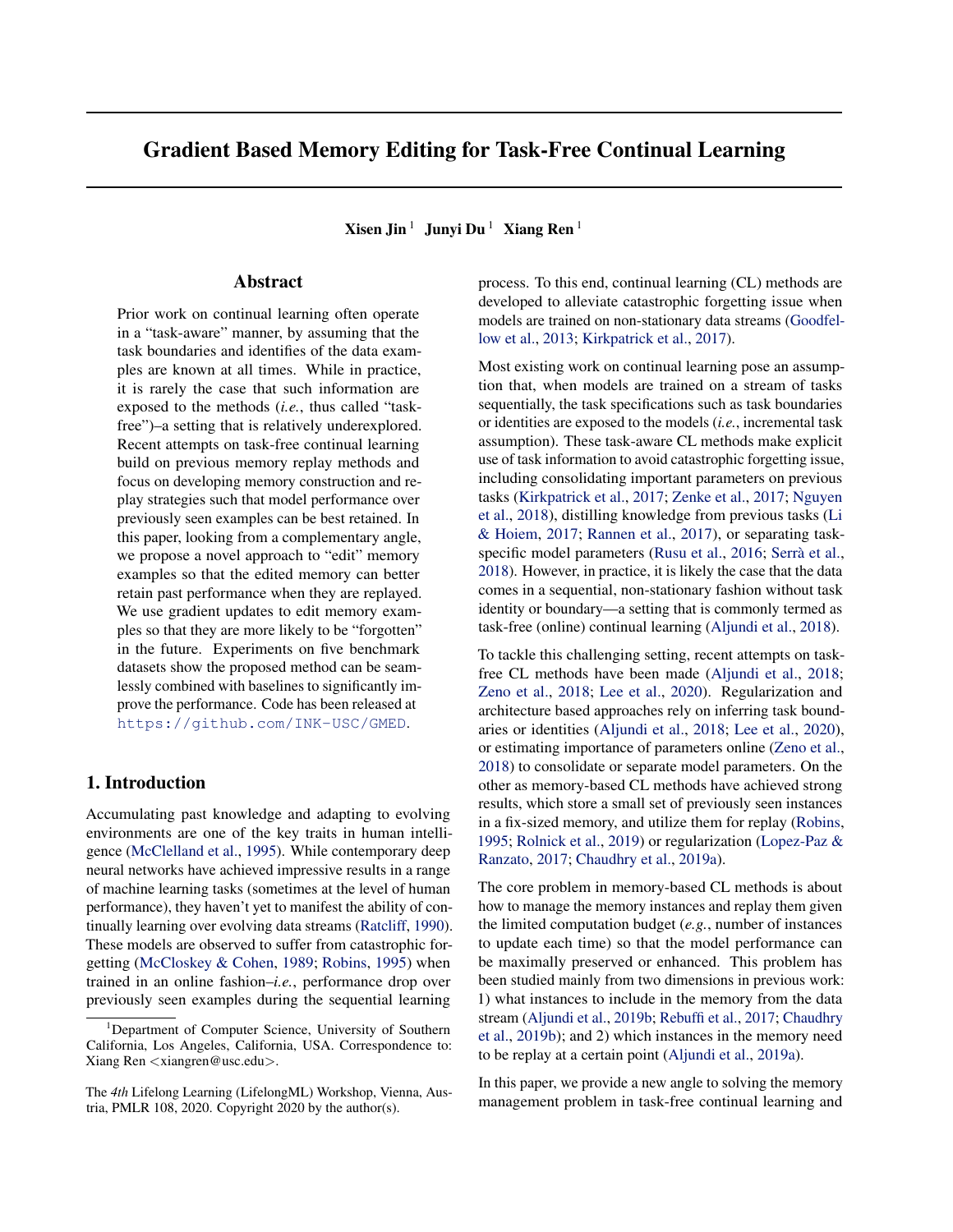study how to make gradient updates on the memory examples. We develop a novel memory editing algorithm which are complementary to existing memory replay methods and data sampling strategies for memory update, and can cope with them to form different integrated approaches. It is challenging, as it asks for a principled and sound optimization objective of editing. Our proposed method, named Gradientbased Memory EDiting (GMED), edits stored examples with gradient-based updates so that they are more likely to be forgotten. Specifically, we estimate the forgetting of a stored example by its loss increase in the upcoming one online model update, which is differentiable regarding the store examples. We then perform gradient ascent on stored examples so that they are more likely to be forgotten.

Experiments show that our algorithm consistently improves over baselines on four out of five benchmark datasets under various memory sizes. Our ablation studies show the proposed editing mechanism outperforms alternative approaches such as random editing. Notably, our algorithm can be seamlessly combined with best performing baselines to further improve performance. The algorithm is general and can be coped with other models and datasets.

## 2. Related Works

Task-aware Continual Learning. Most of continual learning algorithms are studied under "task-aware" settings, where the model visits a sequence of clearly separated "tasks". A great portion of algorithms make explicit use of task boundaries [\(Kirkpatrick et al.,](#page-8-0) [2017;](#page-8-0) [Rusu et al.,](#page-9-0) [2016;](#page-9-0) [Lopez-Paz & Ranzato,](#page-8-0) [2017\)](#page-8-0), by learning separate parameters for each task, or discourage changes of parameters that are important to old tasks. Existing continual learning algorithms can be summarized into three categories: regularization-based, architecture-based and databased approaches. Regularization based approaches [\(Kirk](#page-8-0)[patrick et al.,](#page-8-0) [2017;](#page-8-0) [Zenke et al.,](#page-9-0) [2017;](#page-9-0) [Nguyen et al.,](#page-8-0) [2018;](#page-8-0) [Adel et al.,](#page-8-0) [2020\)](#page-8-0) discourage the change of parameters that are important to previous data. Architecture-based approaches [\(Rusu et al.,](#page-9-0) [2016;](#page-9-0) Serrà et al., [2018;](#page-9-0) [Li et al.,](#page-8-0) [2019\)](#page-8-0) allows expansion of model architecture to separate parameters for previous and current data. Data-based approaches [\(Robins,](#page-8-0) [1995;](#page-8-0) [Shin et al.,](#page-9-0) [2017;](#page-9-0) [Lopez-Paz &](#page-8-0) [Ranzato,](#page-8-0) [2017\)](#page-8-0) replay or constrain model updates with real or synthetic examples.

Task-free Continual Learning. Recently, task-free continual learning [\(Aljundi et al.,](#page-8-0) [2018\)](#page-8-0) have drawn increasing interest, where we do not assume knowledge about task boundaries. To the best of our knowledge, only a handful number of regularization based [\(Zeno et al.,](#page-9-0) [2018;](#page-9-0) [Aljundi](#page-8-0) [et al.,](#page-8-0) [2018\)](#page-8-0), architecture based [\(Lee et al.,](#page-8-0) [2020\)](#page-8-0), generative replay based [\(Rao et al.,](#page-8-0) [2019\)](#page-8-0) approaches are applicable in the task-free CL setting. Meanwhile, most memory



Figure 1. Categorization of memory-based methods on Task-free Continual Learning. Reservoir sampling and Sampling from Memory are the ways that Experience Replay (ER) uses to construct and replay memory respectively. In the recent line of works, Gradient based Sample Selection (GSS) and Hindsight Anchor Learning (HAL) explored ways to construct memory, while Maximally Interfering Retrieval (MIR) focused on replay strategy. Our method, Gradient-based Memory Editing (GMED) falls under the former category but provides a new angle to memory construction.

based continual learning algorithms are applicable to the task-free setting [\(Aljundi et al.,](#page-8-0) [2019a;b\)](#page-8-0). Memory-based CL algorithms store a subset of examples in a fix-sized replay memory and utilize them later at training to alleviate forgetting. Experience Replay (ER) [\(Robins,](#page-8-0) [1995\)](#page-8-0) is a simple yet surprisingly powerful [\(Chaudhry et al.,](#page-8-0) [2019b\)](#page-8-0) approach in this category. The algorithm stores a subset of examples in the memory and regularly draw a small batch from the memory to retrain on them later at training. Recent research has studied online strategies to improve the performance gain when examples get replayed from two dimensions: in terms of *which examples to store*, and *which examples to replay*. Figure 1 shows an categorization of memory-based task-free continual learning.

In terms of deciding *which examples to store*, one solution is to randomly select examples to store with reservoir sampling [\(Vitter,](#page-9-0) [1985\)](#page-9-0), which ensures each example in the stream has an equal probability of being stored in the memory. In addition to reservoir sampling, recent works also study storing prototypes [\(Rebuffi et al.,](#page-8-0) [2017\)](#page-8-0) or examples that contribute to the diversity of the stored examples, such as Gradient based Sample Selection (GSS) [\(Aljundi](#page-8-0) [et al.,](#page-8-0) [2019b\)](#page-8-0). In terms of deciding *which examples to replay*, existing algorithms usually rely on random sampling from the replay memory. Maximally Interfering Retrieval (MIR) [\(Aljundi et al.,](#page-8-0) [2019a\)](#page-8-0) select examples with the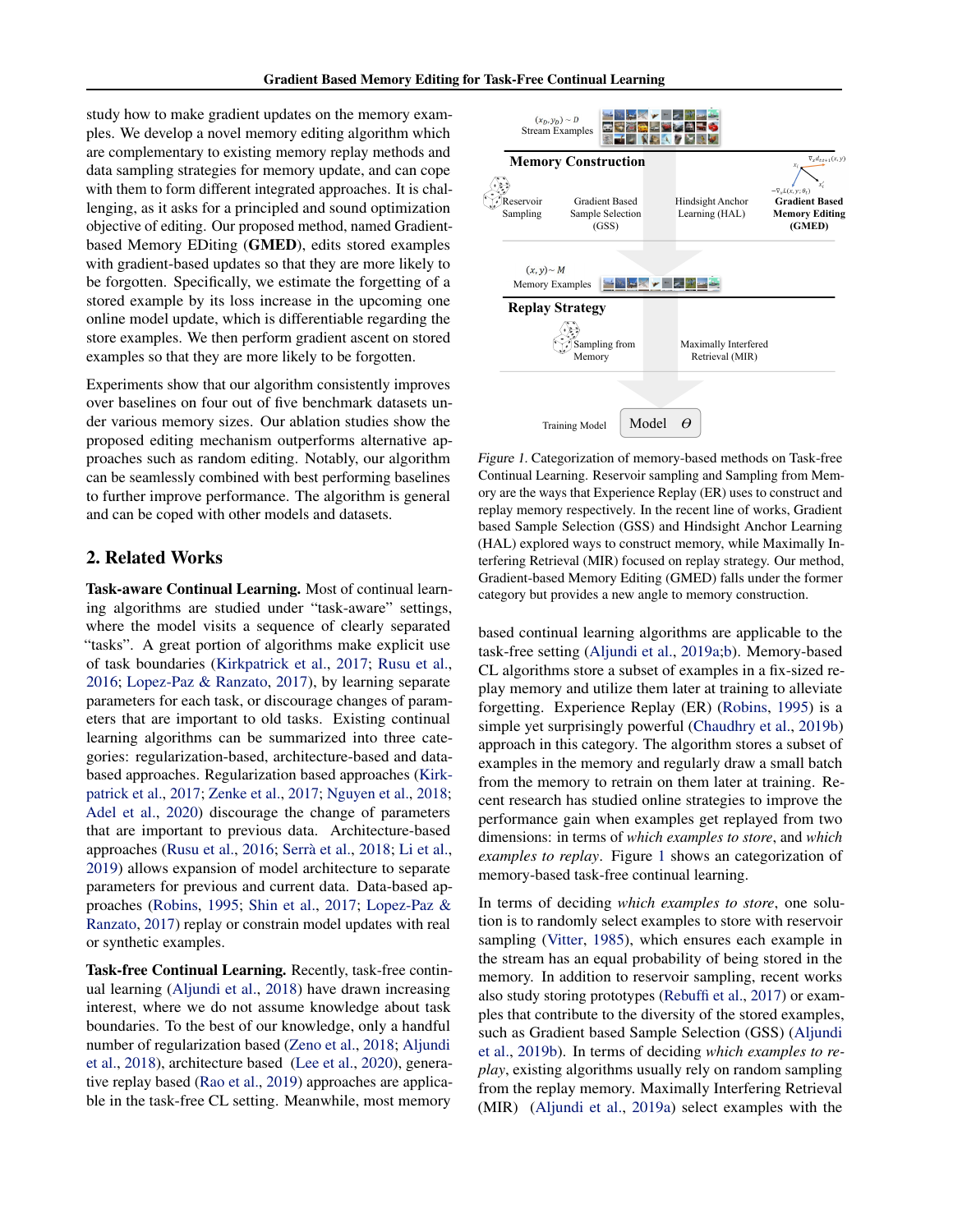largest estimated forgetting. In particular, a task-aware approach, Hindsight Anchor Learning (HAL) [\(Chaudhry et al.,](#page-8-0) [2020\)](#page-8-0), shares the same assumption that forgettable examples should be prioritized more. However, HAL only applies to task-aware settings and requires extra memory storage to keep track of the learned anchors.

## 3. Background

In this section we first present the problem formulation of task-free continual learning and then introduce preliminaries on memory-based continual learning methods.

## 3.1. Problem formulation

In task-free continual learning, we consider a (potentially infinite) stream of data examples  $D$ , which have nonstationary data distribution. At each time step  $t$ , the model receives one or a mini batch of examples  $(x_t, y_t)$  from the data stream D. For simplicity of discussion, here we assume that example  $(x_t, y_t)$  from D is generated by: first sampling a *latent* "task"  $z \sim P(z; t)$ , and then followed by sampling a data example from a joint data distribution  $P(x, y|z; t)$  that is conditioned on task z, *i.e.*,  $(x_t, y_t) \sim P(x, y|z; t)$ . Here  $P(z; t)$  is non-i.i.d and depends on time; and  $P(x, y|z; t)$ also changes over time.

The goal of task-free online continual learning is to seek a classification model  $f(x; \theta)$ , parameterized by  $\theta$ , over new example(s)  $(x, y)$  from the data stream D that minimizes a predefined loss  $\ell(x, y; \theta)$  while not increasing the loss on previously seen examples. Such capability is evaluated by testing the model over a held-out set which consists of new examples that follows the task distribution of the stream D.

#### 3.2. Memory-based CL Methods

In a nutshell, memory-based CL algorithms maintain a fixsized replay memory  $M$  which is used for storing (subset of) previously seen examples  $(x_t, y_t)$  from the stream D. When the memory is full, the algorithm needs to either identify a memory examples  $(x, y)$  to be replaced by new example, or to discard the new example it just received. Following the same setup in previous memory-based CL methods, our experiments use reservoir sampling [\(Vitter,](#page-9-0) [1985\)](#page-9-0) to determine how the memory will be updated with new examples received from stream D: every time the model receives a new example, it draws an integer  $j$  between 0 and  $N$  randomly, where  $N$  is the number of examples visited so far. If  $j < |M|$  (*i.e.*, the memory size or budget), it replace the example at the  $j$ -th position in the memory with the new example; otherwise, this newly received example will be discarded. Reservoir sampling ensures at each time step each visited example is kept with an equal probability  $|M|/N$ .

At each time step  $t$ , the algorithm also needs to determine

which of the memory examples will be used for replay. Same as previous methods, we randomly sample one or a mini-batch of examples  $(x, y)$  from the memory M. As an alternative replay strategy, MIR [\(Aljundi et al.,](#page-8-0) [2019a\)](#page-8-0) identifies a subset of memory examples based on a predefined optimization objective (*i.e,* perform one step of training on  $(x, y)$ .), and then replays the selected examples.

## 4. Gradient Based Memory Editing

We propose Gradient based Memory Editing (GMED), a novel algorithm for updating the stored memory examples in an online fashion. We state our hypothesis about which examples may help to retain performance in Sec. 4.1. We then formulate an online optimization objective for example editing in Sec. [4.2.](#page-3-0) In Sec. [4.3](#page-3-0) and [4.4,](#page-4-0) we introduce algorithmic details of GMED and its integration with MIR.

#### 4.1. Hypothesis for Memory Editing

Given that there is no prior knowledge about the forthcoming examples in the data stream  $D$ , previous task-free CL methods usually impose (implicit) assumptions regarding what kinds of examples may improve model's test performance after replaying these examples. For example, GSS [\(Aljundi et al.,](#page-8-0) [2019b\)](#page-8-0) assumes that the diversity of memory examples contributes to the model performance; MIR [\(Aljundi et al.,](#page-8-0) [2019a\)](#page-8-0) and HAL [\(Chaudhry et al.,](#page-8-0) [2020\)](#page-8-0) assume that replaying examples that are likely to be "forgotten" can benefit the performance. Empirical study by [Toneva](#page-9-0) [et al.](#page-9-0) [\(2019\)](#page-9-0) also show that there are constantly forgotten examples, which benefit overall performance when they get replayed compared to other examples.

Our work is based on a similar hypothesis that: *replaying examples that are likely to be forgotten by the current model helps retain its test performance*. However, rather than determining which memory examples will be replayed next, our work studies a complementary aspect on how to edit the memory examples, based on current model's behaviors, to make the examples more "forgettable".

Formally, we use the loss  $\ell(x, y; \theta_t)$  to measure the model's performance over an arbitrary example  $(x, y)$  at the time step t, where  $\theta_t$  denotes the model parameters at t. Suppose we train the model on  $D$  until the time step  $T$ , the "forgetting" measurement of an example  $(x, y)$  for the model at t, denoted by  $d_{t:T}(x, y)$ , is defined as the "loss increase" at time  $T$  compared to that at time  $t$ , shown as follows.

$$
d_{t:T}(x,y) = \ell(x,y;\theta_T) - \ell(x,y;\theta_t),\tag{1}
$$

where  $\theta_t$  is the model parameters at the current time step t. A larger  $d_{t:T}(x, y)$  indicates that the example is more likely to be forgotten by the model at the end of training.

Our hypothesis assumes replaying memory examples that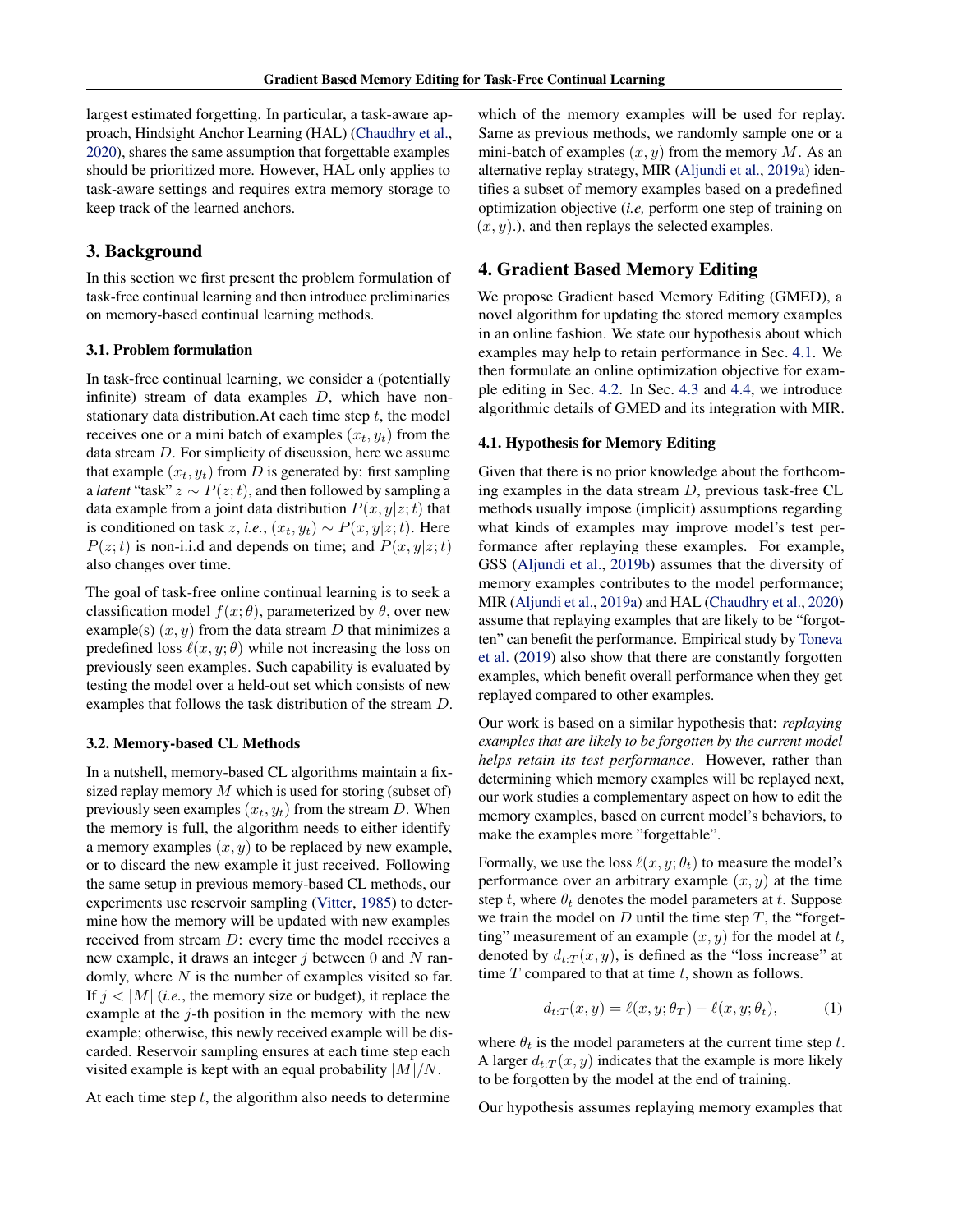<span id="page-3-0"></span>

Figure 2. Overview of the (a) forgetting estimation and (b) example editing in the proposed GMED method. See detailed formulations for forgetting estimation and example editing at Section 4.3.

have larger forgetting measurement helps model to generalize. The hypothesis is formally stated as follows.

Hypothesis 1. *Given a budget of* C *examples to replay at time* t*, in order to minimize the loss over new examples from task* k *(e.g., in test set), an ideal strategy is to replay the most forgettable examples, denoted as*  $S_k$ *, selected from the training examples of task k, denoted as*  $D_k$ .

Following Hypothesis 1, the set of examples  $S_k$  can be obtained by solving the following optimization problem.

$$
S_k = \underset{S_k \subseteq D_k, |S_k| = C}{\arg \max} \sum_{(x,y) \in S_k} d_{t:T}(x,y), \tag{2}
$$

where  $D_k$  is the training examples of the latent task k. Unfortunately, the sample selection problem in Eq. 2 cannot be solved in an online setting, even when we know task identities, as one can only evaluate the objective function in Eq. 2 at a future time step  $T$ . Therefore, approximations and modifications are necessary to enable online optimization.

#### 4.2. Online Optimization for Memory Editing

We propose an optimization problem that is tractable in an online fashion, which shares the same goal of making memory examples used for replay more likely to be forgotten. We modify Eq. 2 where we (1) edit individual examples stored in memory instead of selecting the most forgettable examples from  $D_k$  as shown in Eq. 2, and (2) estimate the forgetting measure in an online fashion, and (3) relax the constraint  $S_k \subseteq D_k$  for selecting examples.

Formally, suppose that the model is at the  $t$ -th time step and that  $(x, y)$  is an example from the a certain task k. In order to retain the performance on test examples from the same task  $k$ , we propose the following objective:

$$
(x^*, y) = \underset{(x,y)}{\arg \max} \quad d_{t:t+1}(x, y) - \beta \ell(x, y; \theta_t), \quad (3)
$$

where  $d(\cdot)$  is the forgetting defined in Eq. [4](#page-4-0) and  $\ell(x, y; \theta_t)$ is the loss of the example  $(x, y)$  at the current time step t.  $\beta$ is a trade-off hyper-parameter deciding the regularization

strength. The optimal  $(x^*, y)$  has the same label y as the original example  $(x, y)$ .

Specifically, we discuss three main differences in Eq. 3 compared to Eq. 2 in the Hypothesis 1 as follows.

Editing instead of Selection. Eq. 2 describes a combinatorial optimization problem of selecting  $k$  most forgettable examples. In contrast, Eq. 3 describes an optimization problem over an continuous input space with the objective of maximizing forgetting of each individual example.

Estimating Forgetting Online. We maximize the forgetting of the example  $(x, y)$  in the upcoming one update at time step  $t + 1$ , noted as  $d_{t:t+1}(x, y)$ , instead of the forgetting when the model get evaluated, *i.e.*,  $d_{t:T}(x, y)$ . The former can be evaluated online efficiently without any overhead on replay memory.

**Relaxed Constraints.** Eq. 3 do not constrain  $(x, y) \in D_k$ . It allows  $(x^*, y)$  to be an arbitrary example in the input space without being a real example from  $D_k$ . In practice,  $(x, y)$  is initialized as different input examples, and we perform only one or a few gradient updates each time it is drawn from the memory for replay. We also add a regularization term  $\beta \ell(x, y; \theta_t)$  to discourage the loss increase on the example. The editing is made conservative, so that the edited  $(x', y)$ is still likely to be an example from its original latent task.

The objective in Eq. 3 is differientiable with respect to  $x$ , allowing us to update  $x$  with gradient ascent. In the rest of this section, we introduce algorithmic details of GMED.

#### 4.3. The GMED Algorithm

Given the hypothesis and the optimization formulations, we introduce the algorithmic details in GMED. We start by combining GMED with ER. It introduces an additional "editing" step before replaying examples drawn the memory.

For simplicity of discussion, we assume the batch size is 1, but the method also applies with a larger batch size. We assume at time step  $t$  the model receives a stream example  $(x^{(D)}, y^{(D)})$  from the training stream D, and randomly draws a memory example  $(x, y)$  from the memory M. We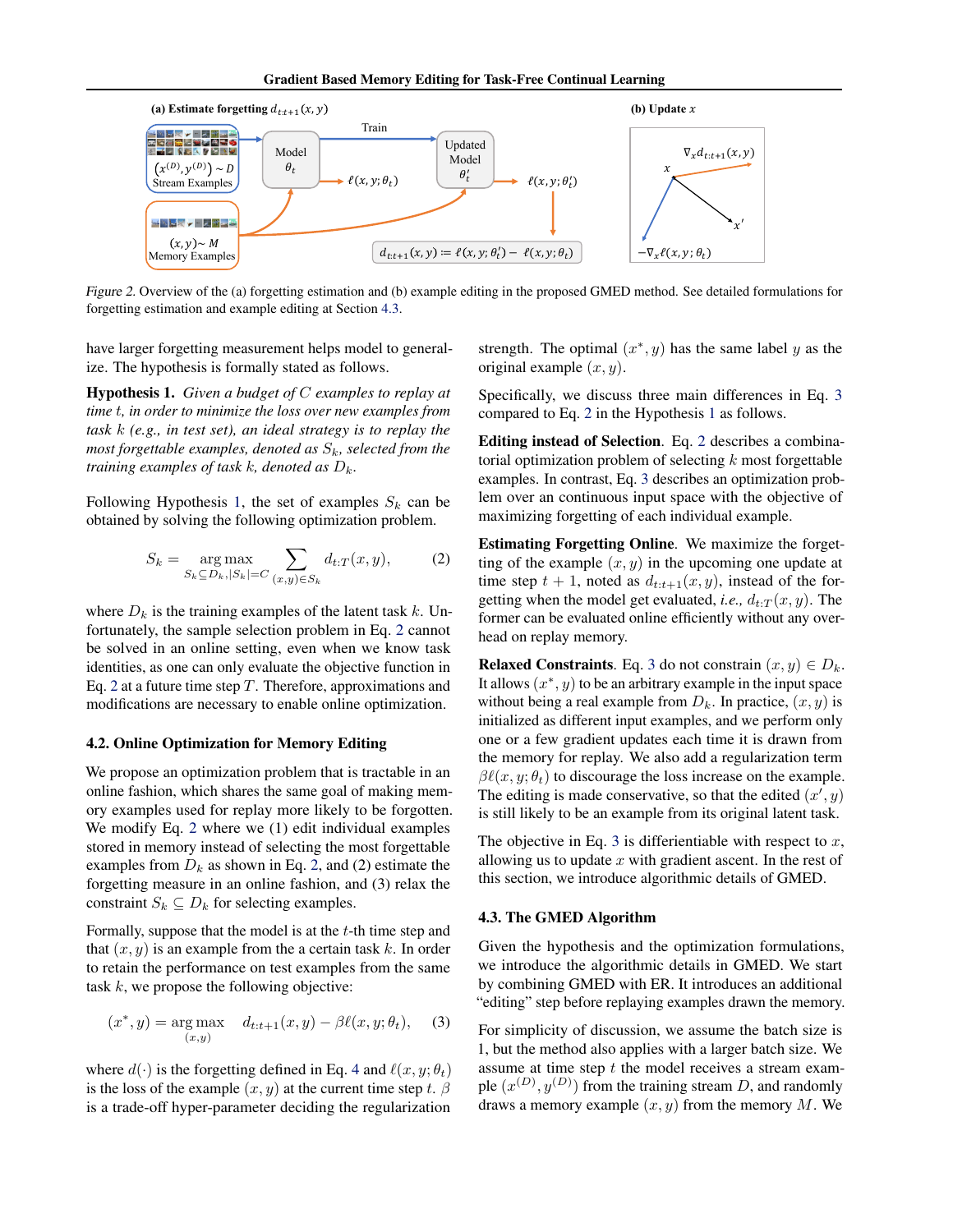<span id="page-4-0"></span>first compute the forgetting (*i.e.,* loss increase) on the memory example  $(x, y)$  when the model performs one gradient update on parameters with the stream example  $(x^{(D)}, y^{(D)})$ .

$$
\theta'_t = \theta_t - \nabla_{\theta} \ell(x^{(D)}, y^{(D)}; \theta_t); \tag{4}
$$

$$
d_{t:t+1}(x,y) = \ell(x,y;\theta'_t) - \ell(x,y;\theta_t), \tag{5}
$$

where  $\theta_t$  and  $\theta'_t$  are model parameters before and after the gradient update respectively. Figure [2\(](#page-3-0)a) visualize the steps to compute forgetting.

Following the optimization objective proposed in Eq. [2,](#page-3-0) we perform a gradient update on  $x$  to increase its forgetting, while using a regularization term to discourage the loss increase on the example at the current time step.

$$
x' = x + \alpha \nabla_x [d_{t:t+1}(x, y) - \beta \ell(x, y; \theta_t)], \qquad (6)
$$

where  $\alpha$  is a hyperparameter for the stride of the update. Figure [2\(](#page-3-0)b) visualize the editing step.

The algorithm then discards the updated parameter  $\theta'_t$ , and updates model parameters  $\theta_t$  with the updated memory example  $(x', y)$  and the stream example  $(x^{(D)}, y^{(D)})$ , in a similar way to ER.

$$
\theta_{t+1} = \theta_t - \nabla_{\theta} \ell((x', y) \cup (x^{(D)}, y^{(D)}); \theta_t). \tag{7}
$$

We replace the original examples in the memory with the edited example. In this way, we continuously edit examples stored in the memory alongside training. Algorithm 1 summarize the proposed ER+GMED algorithm.

#### 4.4. Hybrid Methods

GMED is studied from a complementary direction compared to most prior approaches. Therefore, we can combine GMED with existing memory-based CL algorithms without much effort. We illustrate the point by proposing a hybrid approach of GMED and MIR.

At each time step, MIR retrieves the most forgettable examples from the memory with the forgetting defined as Eq. 4. We do not edit the selected examples directly; instead, we additionally draw another random mini-batch from the memory to apply editing. The motivation is that examples drawn by MIR are already most forgettable ones; if we directly perform editing on them, we would fall into a loop that letting forgettable examples more forgettable, which is not desired.

## 5. Experiments

We compare the performance of GMED against state-of-theart CL algorithms on five benchmark datasets. We introduce our experimental setup and discuss our results on comparisons with baselines and performance analysis.

#### Algorithm 1 Memory Editing with ER (ER+GMED)

**Input:** learning rate  $\tau$ , edit stride  $\alpha$ , regularization strength  $\beta$ , model parameters  $\theta$ **Receives:** stream example  $(x^{(D)}, y^{(D)})$ Initialize: replay memory M for  $t = 1$  to  $T$  do  $(x, y) \sim M$  $\ell_{before} \leftarrow loss(x, y, \theta_t)$  $\ell_{\text{stream}} \leftarrow \text{loss}(x^{(D)}, y^{(D)}, \theta_t)$ //update model parameters with stream examples, discarded later  $\theta'_t \leftarrow \text{SGD}(\ell_{\text{stream}}, \theta_t, \tau)$ //evaluate forgetting of memory examples  $\ell_{\text{after}} \leftarrow \text{loss}(x, y, \theta_t)$  $d \leftarrow \ell_{\text{after}} - \ell_{\text{before}}$ //edit memory examples  $x' \leftarrow x + \alpha \nabla_x (d - \beta \ell_{before})$  $\ell = \text{loss}((x', y) \cup (x^{(D)}, y^{(D)}), \theta_t)$  $\theta_{t+1} \leftarrow \text{SGD}(\ell, \theta_t, \tau)$ replace  $(x, y)$  with  $(x', y)$  in M reservoir\_update $(x^{(D)}, y^{(D)}, M)$ end for

#### 5.1. Datasets

We consider five public CL datasets in our experiments.

Split MNIST [\(Goodfellow et al.,](#page-8-0) [2013\)](#page-8-0) splits the MNIST [\(LeCun et al.,](#page-8-0) [1998\)](#page-8-0) dataset of handwritten digit classification into 5 disjoint subsets by their labels as different tasks. The dataset consists of 5 tasks, where each task consists of 1,000 training examples. The goal is to classify over all 10 digits when the training ends.

Permuted MNIST [\(Goodfellow et al.,](#page-8-0) [2013\)](#page-8-0) applies a fixed random pixel permutation to the MNIST dataset as different tasks. The dataset consists of 10 tasks with 1,000 training examples each. The goal is to classify over 10 digits without knowing the permutation applied.

Rotated MNIST [\(Lopez-Paz & Ranzato,](#page-8-0) [2017\)](#page-8-0) applies a fixed image rotation between 0 to 180 degree to the MNIST dataset. At  $k$ -th task, the degree is randomly selected from the interval  $\left[\frac{180(k-1)}{K}\right]$  $\frac{(k-1)}{K}, \frac{180k}{K}$ , where  $k \in \{1, 2, ..., K\}$  and  $K$  is the number of tasks. The dataset consists of 20 tasks with 1,000 examples each. The models classify over 10 digits without knowing the rotation when the training ends.

Split CIFAR-10 [\(Zenke et al.,](#page-9-0) [2017\)](#page-9-0) splits the CIFAR-10 [\(Krizhevsky,](#page-8-0) [2009\)](#page-8-0) image classification dataset into 5 disjoint subsets by their labels. The dataset consists of 5 tasks, where each task consists of 10,000 training examples. The models classify over all 10 classes.

Split mini-ImageNet [\(Aljundi et al.,](#page-8-0) [2019a\)](#page-8-0) splits the mini-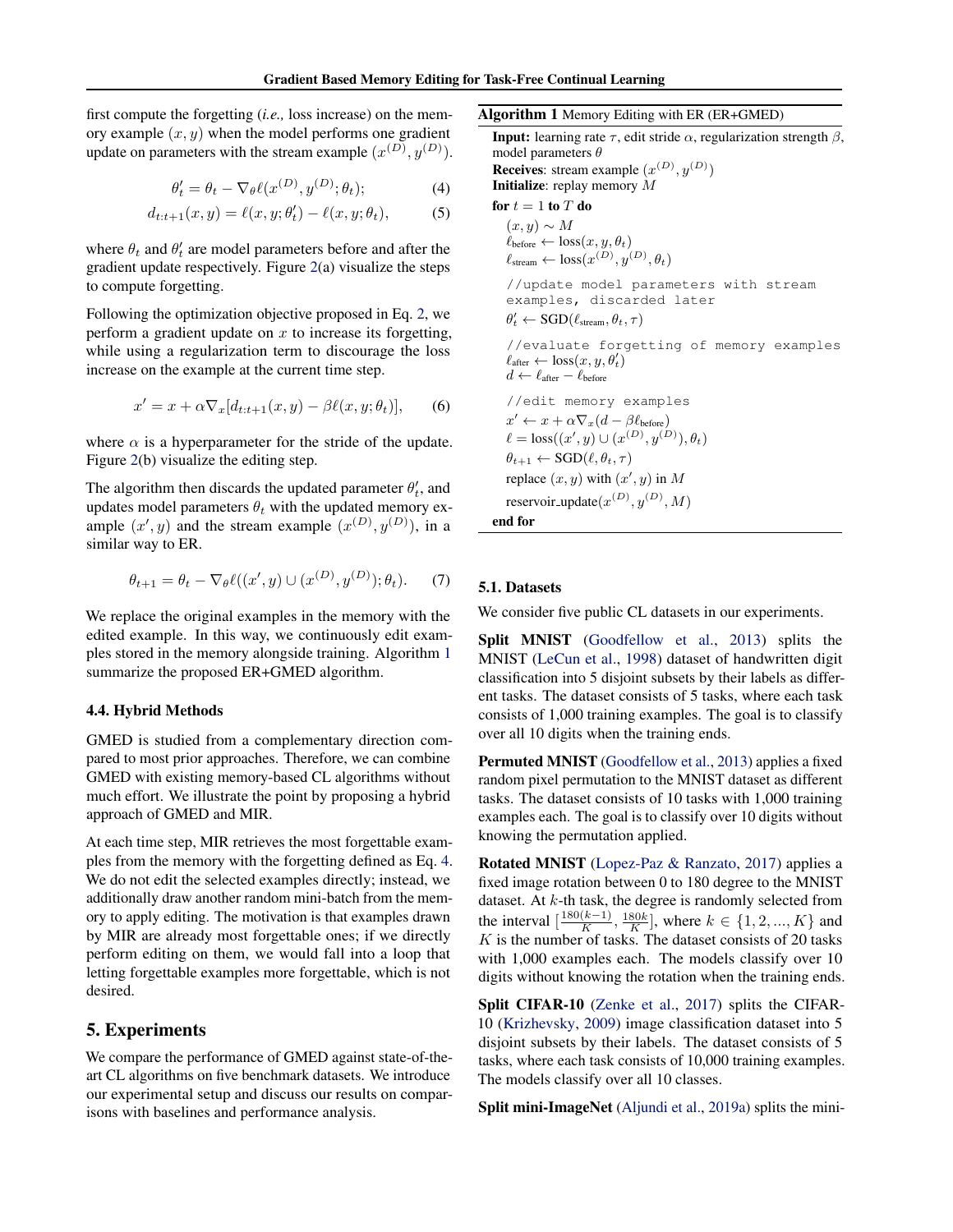<span id="page-5-0"></span>

| Dataset / Hyper-param | Editing<br>stride $\alpha$ | <b>Regularization</b><br>strength $\beta$ |
|-----------------------|----------------------------|-------------------------------------------|
| Split MNIST           | 5.0                        | 0.01                                      |
| <b>Permuted MNIST</b> | 0.05                       | 0.001                                     |
| <b>Rotated MNIST</b>  | 1 <sub>0</sub>             | 0.01                                      |
| Split CIFAR           | 0.05                       | 0.001                                     |
| Split mini-ImageNet   | 10                         | 0.1                                       |

Table 1. Hyperparamters of the editing stride and the regularization strength selected for GMED.

ImageNet [\(Deng et al.,](#page-8-0) [2009;](#page-8-0) [Vinyals et al.,](#page-9-0) [2016\)](#page-9-0) classification dataset to 20 disjoint subsets by their labels. The dataset consists of 20 tasks, where each task consists of 1,250 examples in total from 5 classes. The models classify over all 100 classes.

We do not provide information about task identities or task boundaries to the model at both training and test time. Following definitions in prior literature [\(van de Ven & Tolias,](#page-9-0) [2019\)](#page-9-0), our Split MNIST, Split CIFAR-10, and Split mini-ImageNet experiments are under the class-incremental setup, while Permuted MNIST and Rotated MNIST experiments are under the domain-incremental setup.

### 5.2. Compared Methods

For our methods, we report the performance of ER + GMED and MIR + GMED, where we build GMED upon ER or MIR as introduced in section [4.3.](#page-3-0) We compare with several memory based continual learning methods, but do not compare with regularization based approaches, as most of them are known to perform poorly in the class-incremental setup [\(van de Ven & Tolias,](#page-9-0) [2019\)](#page-9-0). We include task-aware approaches for comparison, but it should be noted that these approaches make use of extra information compared to taskfree approaches.

• Experience Replay (ER) [\(Robins,](#page-8-0) [1995;](#page-8-0) [Rolnick et al.,](#page-9-0) [2019\)](#page-9-0) stores examples in a fix-sized memory for future replay. We use reservoir sampling to decide which examples to store and replace. Following prior works [\(Aljundi et al.,](#page-8-0) [2018;](#page-8-0) [2019a;](#page-8-0) [Chaudhry et al.,](#page-8-0) [2020\)](#page-8-0), at each time step we draw the same number of examples as the batch size from the memory to replay, which are both set to 10. The algorithm applies to the task-free scenario.

• Gradient Episodic Memory (GEM) [\(Lopez-Paz & Ran](#page-8-0)[zato,](#page-8-0) [2017\)](#page-8-0) also stores examples in a memory. Before each model parameter update, GEM project gradients of model parameters so that the update does not incur loss increase on any previous task. The approach is not task-free.

• Averaged Gradient Episodic Memory (AGEM) [\(Chaudhry et al.,](#page-8-0) [2019a\)](#page-8-0) prevents the average loss increase on a randomly drawn subsets of examples from the memory. We draw 256 examples to compute the regularization at each iteration. The approach is task-free.

• Bayesian Gradient Descent (BGD) [\(Zeno et al.,](#page-9-0) [2018\)](#page-9-0) is a regularization-based continual learning algorithm. It adjust learning rate for parameters by estimating their certainty, which notes for their importance to previous data. The approach is task-free.

• Gradient based Sample Selection (GSS) [\(Aljundi et al.,](#page-8-0) [2019b\)](#page-8-0) builds upon ER by encouraging the diversity of stored examples. We use GSS-Greedy, which is the best performing variant in the paper. The approach is task-free.

• Hindsight Anchor Learning (HAL) [\(Chaudhry et al.,](#page-8-0) [2020\)](#page-8-0) learns an pseudo "anchor" example per task per class in addition to the replay memory by maximizing its estimated forgetting, and tries to fix model outputs on the anchors at training. However, unlike GMED, they estimate forgetting with loss increase on examples when the model train for a pass on the replay memory (and thus forgetting is estimated with "hindsight"). The approach is not task-free.

• Maximally Interfering Retrieval (MIR) [\(Aljundi et al.,](#page-8-0) [2019a\)](#page-8-0) improves ER by selecting top forgettable examples from the memory for replay. Following the official implementation, we evaluate forgetting on a candidate set of 25 examples for mini-ImageNet dataset, and 50 examples for others. While the approach is task-free, the official implementation filter out memory examples that belong to the same task as the current data stream, which assumes knowledge about tasks boundaries. We remove this operation to adapt the method to the task-free setup. Therefore, our results are not directly comparable to the official results.

Besides, we also report the following results for reference.

- Fine tuning performs online updates on model parameters without applying continual learning algorithms.
- iid Online. We randomly shuffle the data stream, so that the model visits an i.i.d. stream of examples.

• iid Offline is similar to iid-Online, but we allow multiple pass over the data.

We also consider two variants of memory editing strategies for ablation study:

• Random Edit is an ablation study for GMED. It edit examples to a random direction with a fixed stride. The stride is tuned by validation, similar to GMED.

• Hindsight Edit estimates example forgetting in a similar way to HAL. The model obtain temporal updated parameters  $\theta_t$  by training on a random mini-batch from the memory instead of stream examples.

#### 5.3. Experiment Setup

We mostly follow the training setup in [\(Aljundi et al.,](#page-8-0) [2019a\)](#page-8-0). For three MNIST datasets, we use a MLP classifier with 2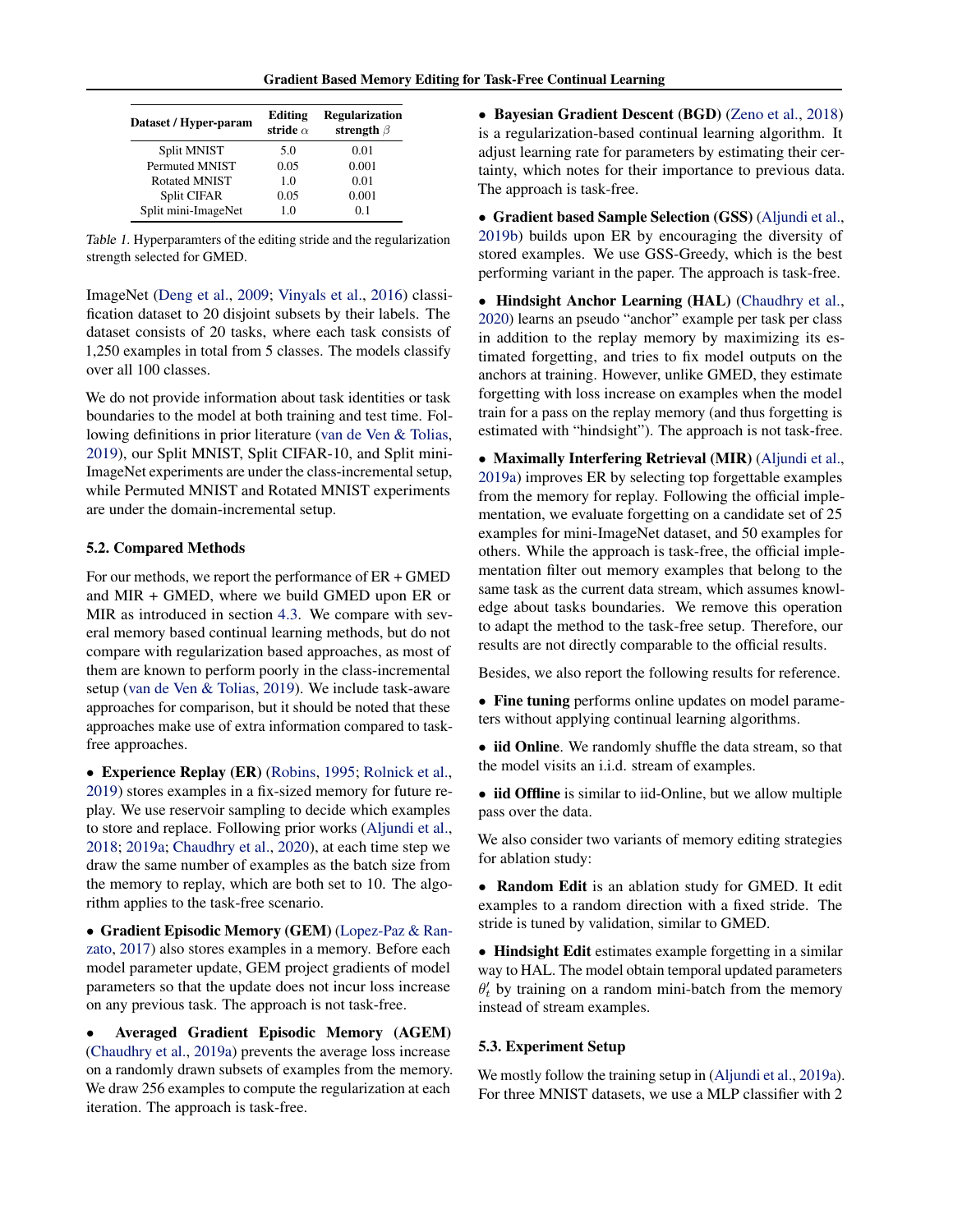Gradient Based Memory Editing for Task-Free Continual Learning

<span id="page-6-0"></span>

| <b>Methods / Datasets</b>          | <b>Split</b><br><b>MNIST</b> | <b>Permuted</b><br><b>MNIST</b> | <b>Rotated</b><br><b>MNIST</b> | <b>Split</b><br><b>CIFAR-10</b> | <b>Split</b><br>mini-ImageNet |
|------------------------------------|------------------------------|---------------------------------|--------------------------------|---------------------------------|-------------------------------|
| Fine tuning                        | $18.80 \pm 0.6$              | $66.34 + 2.6$                   | $41.24 + 1.5$                  | $18.49 + 0.2$                   | $2.84 + 0.4$                  |
| iid online                         | $85.99 \pm 0.3$              | $73.58 \pm 1.5$                 | $81.30 \pm 1.3$                | $62.23 \pm 1.5$                 | $17.53 \pm 1.6$               |
| AGEM (Chaudhry et al., 2019a)      | $29.02 \pm 5.3$              | $72.17 \pm 1.5$                 | $50.77 \pm 1.9$                | $18.49 \pm 0.6$                 | $2.92 \pm 0.3$                |
| GEM (Lopez-Paz & Ranzato, 2017)    | $87.18 + 1.3$                | $78.23 + 1.2$                   | $76.49 + 0.8$                  | $20.05 + 1.4$                   | $11.27 + 3.4$                 |
| GSS-Greedy (Aljundi et al., 2019b) | $84.16 \pm 2.6$              | $77.43 \pm 1.4$                 | $73.66 \pm 1.1$                | $28.02 \pm 1.3$                 | $16.19 \pm 0.7$               |
| BGD (Zeno et al., 2018)            | $13.54 \pm 5.1$              | $19.38 + 3.0$                   | $77.94 + 0.9$                  | $18.23 + 0.5$                   | $24.71 \pm 0.8$               |
| HAL (Chaudhry et al., 2020)        | $77.92 \pm 4.2$              | $77.55 \pm 4.2$                 | $78.48 + 1.5$                  | $32.06 + 1.5$                   | $21.18 + 2.1$                 |
| ER (Robins, 1995)                  | $80.96 \pm 2.3$              | $79.69 \pm 1.0$                 | $76.95 \pm 1.7$                | $33.34 \pm 1.5$                 | $26.00 \pm 1.0$               |
| MIR (Aljundi et al., 2019a)        | $84.88 \pm 1.7$              | $79.96 \pm 1.3$                 | $78.30 \pm 1.0$                | $34.47 \pm 2.0$                 | $25.01 \pm 1.3$               |
| $ER + GMED$                        | $82.68** \pm 2.1$            | $79.70 + 1.1$                   | $77.89^* + 0.9$                | $35.01^* \pm 1.5$               | $27.79** + 0.7$               |
| $MIR + GMED$                       | $87.86** \pm 1.1$            | $80.11^* + 1.2$                 | $79.16** + 0.9$                | $35.54 + 1.9$                   | $26.29^* \pm 1.2$             |
| iid offline (upper bound)          | $93.87 \pm 0.5$              | $87.40 \pm 1.1$                 | $91.38 \pm 0.7$                | $75.17 \pm 0.7$                 | $36.54 \pm 1.4$               |

Table 2. Mean and standard deviation of final accuracy(%) in 10 runs. For Split mini-ImageNet dataset, we set the memory size to 10,000 examples; we use 500 for other datasets. \* and \*\* indicate significant improvement over the counterparts without GMED with p-values less than 0.05 and  $10^{-3}$  respectively in single-tailed paired t-tests.

| <b>Dataset / Method</b> | <b>GMED</b>     | <b>Random Edit</b> | <b>Hindsight Edit</b> |
|-------------------------|-----------------|--------------------|-----------------------|
| Split MNIST             | $82.68 \pm 2.1$ | $80.13 \pm 2.9$    | $70.32 \pm 3.9$       |
| Permuted MNIST          | $79.70 + 1.1$   | $78.85 + 0.2$      | $79.23 \pm 0.6$       |
| <b>Rotated MNIST</b>    | $77.89 \pm 0.9$ | $76.40 \pm 1.7$    | $76.33 \pm 1.1$       |
| Split CIFAR-10          | $35.01 \pm 1.5$ | $34.72 \pm 1.6$    | $33.08 \pm 3.3$       |
| Split mini-ImgNet       | $27.79 \pm 0.7$ | $25.73 \pm 2.0$    | $27.27 + 1.7$         |

Table 3. We show the performance where we updates memory examples to a random direction (Random Edit), or estimate forgetting by one step of training on the replay memory following HAL (Hindsight Edit).

hidden layers with 400 hidden units each. For Split CIFAR-10 and Split mini-ImageNet datasets, we use a ResNet-18 classifier. We use SGD optimizer with a learning rate of 0.05 for MNIST and 0.1 for Split CIFAR-10 and Split mini-ImageNet datasets. We perform three steps of model parameter updates for each example we visit in the Split mini-ImageNet dataset, and one step for others, following [\(Aljundi et al.,](#page-8-0) [2019a\)](#page-8-0). Similarly, we perform three steps of memory editing in GMED in Split mini-ImageNet dataset, and one for others. We use a batch size of 10 throughout the experiment. By default, we set the size of replay memory as 10,000 for split mini-ImageNet, and 500 for all other datasets. We also report performance under different memory sizes.

Hyperparameter Selection for GMED. GMED introduces two hyperparameters: stride of the editing  $\alpha$ , and the regularization strength  $\beta$ . Following [\(Chaudhry et al.,](#page-8-0) [2019a\)](#page-8-0), we tune the hyperparameters with only the training and validation set of first three tasks. The models are trained until convergence before they proceed to the next task. The tasks used for hyperparameter search are included for reporting final accuracy, following [\(Ebrahimi](#page-8-0) [et al.,](#page-8-0) [2020\)](#page-8-0). We perform a grid search over all combinations of  $\alpha$  and  $\beta$  and select the one with the best



Figure 3. Ablation study of the regularization term. We show the accuracy(%) when we apply GMED without regularization (reg.) and with regularization.

validation performance on the first three tasks. We select  $\alpha$  from [0.01, 0.05, 0.1, 0.5, 1.0, 5.0, 10.0], and select  $\beta$  from  $[0, 10^{-3}, 10^{-2}, 10^{-1}, 1]$ . We tune hyperparameters for ER-GMED and apply the same hyperparameters on MIR+GMED. Table [1](#page-5-0) show the optimal hyperparameters selected for each dataset.

#### 5.4. Results and Performance Analysis

We report the final accuracy achieved by different methods in Table 2. We summarize the following findings.

Overall Performance. From the results, we see MIR + GMED achieves best performance among memory based continual learning algorithms. The improvement of GMED differs by datasets. ER+GMED clearly improves over ER by an absolute margin of 1.72%, 1.67%, and 1.79% accuracy respectively in Split MNIST, Split CIFAR-10, and Split mini-ImageNet datasets. On Rotated MNIST the improvement is less significant, with an absolute accuracy improvement of 0.94%, while we do not see a meaningful improvement on Permuted MNIST dataset. MIR+GMED improves performance on all the datasets. Similarly, the improvement is clear on Split MNIST, Split CIFAR-10, and Split mini-ImageNet with an absolute accuracy improvement of 2.98%, 1.07%, and 1.28%, and less signicifant on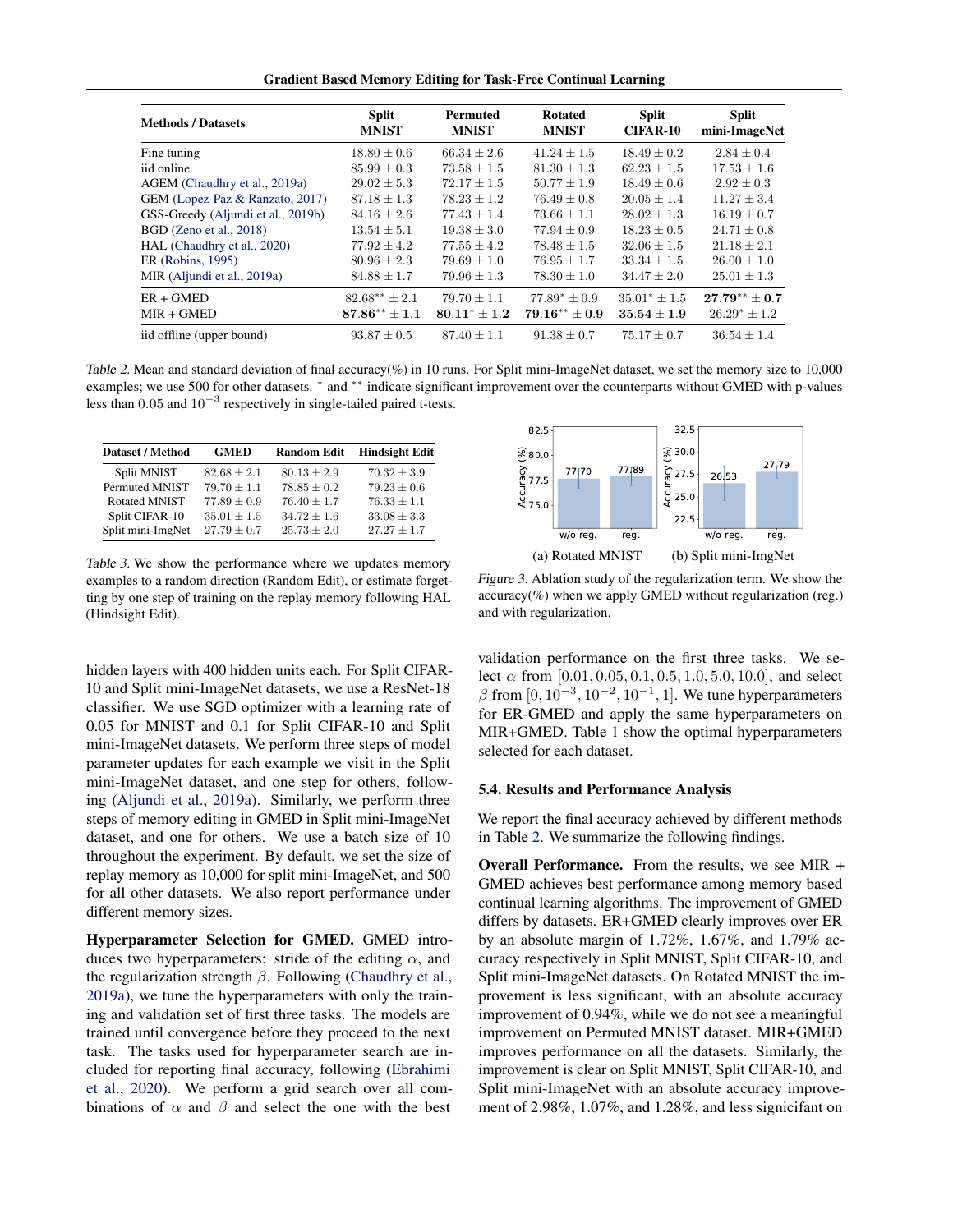

Figure 4. Performance of ER and GMED-ER in different memory sizes. For mini-ImageNet dataset, we use memory sizes of 1,000, 5,000, 10,000, and 20,000 examples; for other datasets, we use 100, 200, 500, and 1,000.



Figure 5. Visualization of the editing on examples from first two tasks in the Split MNIST dataset. The first and the second row shows original and the edited examples, while the third row shows the difference between the edited examples and the original ones.



Figure 6. A t-SNE visualization of the editing performed on data examples. We use labels from the first two tasks in Split MNIST.

Rotated MNIST and Permuted MNIST.

Comparison with Random and Hindsight Editing. Table [3](#page-6-0) compares between GMED, random editing and hindsight editing. We see ER+Random Edit performs worse than ER + GMED in all cases. However, we see ER+Random Edit outperforms ER on split CIFAR-10. We cojecture the reason is that the random editing alleviates the overfitting to memory examples. We also observe GMED outperforms ER + Hindsight Editing in all cases.

Effect of the Regularization Term Figure [3](#page-6-0) compare the performance between the tuned regularization strength  $\beta$ and 0 in two the Rotated MNIST and split mini-ImageNet datasets. We see the regularization term improves the performance on two datasets.

Performance Under Various Memory Sizes. Figure 4 show the performance under various memory sizes. We see in Split MNIST, Rotated MNIST, Split CIFAR-10 and Split mini-ImageNet, the improvement of ER+GMED over ER is consistent under various memory sizes.

#### 5.5. Case Study and Discussion

Visualization of Edited Examples. Figure 5 visualize the editing on memory examples. We show examples from first two task (0/1, 2/3) in the Split MNIST dataset. The first and second rows show the original and edited examples, noted as  $x<sub>before</sub>$  and  $x<sub>after</sub>$ . The third row shows the difference between two  $\Delta x = x_{\text{after}} - x_{\text{before}}$ . We see no significant visual differences between original and edited examples. However, by looking at the difference  $\Delta x$ , we see there are examples whose contours get exaggerated, *e.g.*, examples 1 and 12, and some get blurred, *e.g.*, examples 2, 3, 5, and 6. Intuitively, to make an ambiguous example more forgettable, the editing should exaggerate its features; while to make a typical example more forgettable, the editing should blur its features. Our visualizations align with the intuition above: examples 1 and 12 are not typically written digits, while examples like 2, 3, 5, and 6 are typical.

Visualization of Editing Directions. In Figure 6, we show the t-SNE [\(Maaten & Hinton,](#page-8-0) [2008\)](#page-8-0) visualization of the editing vector  $\Delta x = x_{\text{after}} - x_{\text{before}}$  for examples from first 2 tasks in Split MNIST. We see the editing vectors cluster by the labels of the examples. It implies the editing performed is correlated with the labels and is clearly not random.

## 6. Conclusion

In this paper, we propose Gradient based Memory Editing for task-free continual learning. The approach estimates forgetting of stored examples online and edit them so that they are more likely to be forgotten in upcoming updates. Experiments on benchmark datasets show our method can be combined with existing approaches to significant improve over baselines on several benchmark datasets. Our analysis further show the method is robust under various memory sizes, and outperforms alternative editing methods.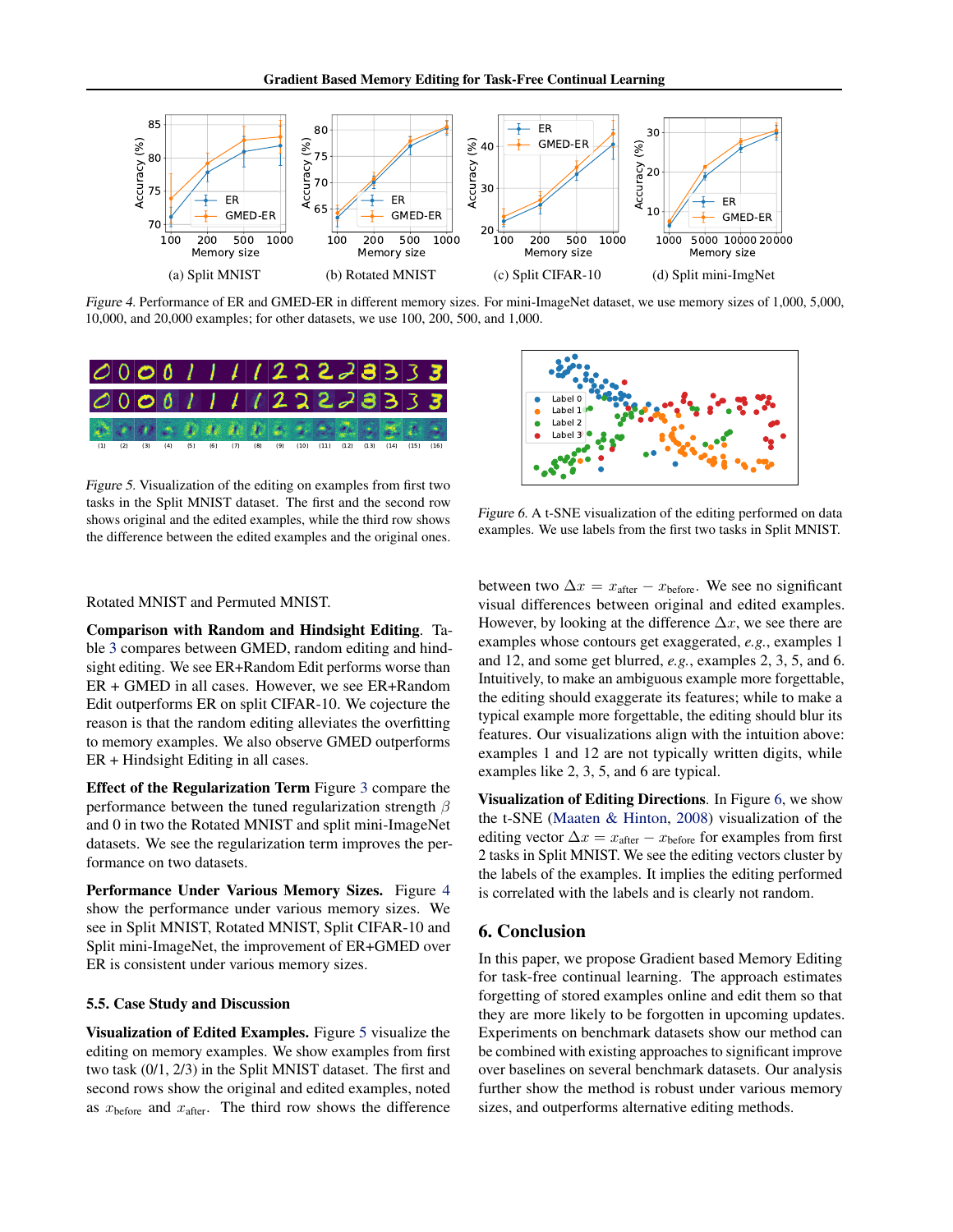## <span id="page-8-0"></span>References

- Adel, T., Zhao, H., and Turner, R. E. Continual learning with adaptive weights (claw). In *International Conference on Learning Representations*, 2020. URL [https://](https://openreview.net/forum?id=Hklso24Kwr) [openreview.net/forum?id=Hklso24Kwr](https://openreview.net/forum?id=Hklso24Kwr).
- Aljundi, R., Kelchtermans, K., and Tuytelaars, T. Task-free continual learning. In *CVPR*, 2018.
- Aljundi, R., Caccia, L., Belilovsky, E., Caccia, M., Lin, M., Charlin, L., and Tuytelaars, T. Online continual learning with maximally interfered retrieval. In *NeurIPS*, 2019a.
- Aljundi, R., Lin, M., Goujaud, B., and Bengio, Y. Gradient based sample selection for online continual learning. In *NeurIPS*, 2019b.
- Chaudhry, A., Ranzato, M., Rohrbach, M., and Elhoseiny, M. Efficient lifelong learning with a-GEM. In *International Conference on Learning Representations*, 2019a. URL [https://openreview.net/forum](https://openreview.net/forum?id=Hkf2_sC5FX) [?id=Hkf2\\_sC5FX](https://openreview.net/forum?id=Hkf2_sC5FX).
- Chaudhry, A., Rohrbach, M., Elhoseiny, M., Ajanthan, T., Dokania, P. K., Torr, P. H. S., and Ranzato, M. On tiny episodic memories in continual learning. 2019b.
- Chaudhry, A., Gordo, A., Dokania, P. K., Torr, P. H. S., and Lopez-Paz, D. Using hindsight to anchor past knowledge in continual learning. *ArXiv*, abs/2002.08165, 2020.
- Deng, J., Dong, W., Socher, R., Li, L.-J., Li, K., and Fei-Fei, L. Imagenet: A large-scale hierarchical image database. In *2009 IEEE conference on computer vision and pattern recognition*, pp. 248–255. Ieee, 2009.
- Ebrahimi, S., Elhoseiny, M., Darrell, T., and Rohrbach, M. Uncertainty-guided continual learning with bayesian neural networks. In *International Conference on Learning Representations*, 2020. URL [https://openrevi](https://openreview.net/forum?id=HklUCCVKDB) [ew.net/forum?id=HklUCCVKDB](https://openreview.net/forum?id=HklUCCVKDB).
- Goodfellow, I. J., Mirza, M., Xiao, D., Courville, A., and Bengio, Y. An empirical investigation of catastrophic forgetting in gradient-based neural networks. *arXiv preprint arXiv:1312.6211*, 2013.
- Kirkpatrick, J., Pascanu, R., Rabinowitz, N., Veness, J., Desjardins, G., Rusu, A. A., Milan, K., Quan, J., Ramalho, T., Grabska-Barwinska, A., et al. Overcoming catastrophic forgetting in neural networks. *Proceedings of the national academy of sciences*, 114(13):3521–3526, 2017.
- Krizhevsky, A. Learning multiple layers of features from tiny images. 2009.
- LeCun, Y., Cortes, C., and Burges, C. J. The mnist database of handwritten digits, 1998. *URL http://yann. lecun. com/exdb/mnist*, 10:34, 1998.
- Lee, S., Ha, J., Zhang, D., and Kim, G. A neural dirichlet process mixture model for task-free continual learning. In *International Conference on Learning Representations*, 2020. URL [https://openreview.net/forum](https://openreview.net/forum?id=SJxSOJStPr) [?id=SJxSOJStPr](https://openreview.net/forum?id=SJxSOJStPr).
- Li, X., Zhou, Y., Wu, T., Socher, R., and Xiong, C. Learn to grow: A continual structure learning framework for overcoming catastrophic forgetting. *ArXiv*, abs/1904.00310, 2019.
- Li, Z. and Hoiem, D. Learning without forgetting. *IEEE transactions on pattern analysis and machine intelligence*, 40(12):2935–2947, 2017.
- Lopez-Paz, D. and Ranzato, M. Gradient episodic memory for continual learning. In *NIPS*, 2017.
- Maaten, L. v. d. and Hinton, G. Visualizing data using t-sne. *Journal of machine learning research*, 9(Nov): 2579–2605, 2008.
- McClelland, J. L., McNaughton, B. L., and O'Reilly, R. C. Why there are complementary learning systems in the hippocampus and neocortex: insights from the successes and failures of connectionist models of learning and memory. *Psychological review*, 102 3:419–457, 1995.
- McCloskey, M. and Cohen, N. J. Catastrophic interference in connectionist networks: The sequential learning problem. In *Psychology of learning and motivation*, volume 24, pp. 109–165. Elsevier, 1989.
- Nguyen, C. V., Li, Y., Bui, T. D., and Turner, R. E. Variational continual learning. In *International Conference on Learning Representations*, 2018. URL [https:](https://openreview.net/forum?id=BkQqq0gRb) [//openreview.net/forum?id=BkQqq0gRb](https://openreview.net/forum?id=BkQqq0gRb).
- Rannen, A., Aljundi, R., Blaschko, M. B., and Tuytelaars, T. Encoder based lifelong learning. In *Proceedings of the IEEE International Conference on Computer Vision*, pp. 1320–1328, 2017.
- Rao, D., Visin, F., Rusu, A., Pascanu, R., Teh, Y. W., and Hadsell, R. Continual unsupervised representation learning. In *Advances in Neural Information Processing Systems*, pp. 7645–7655, 2019.
- Ratcliff, R. Connectionist models of recognition memory: constraints imposed by learning and forgetting functions. *Psychological review*, 97(2):285, 1990.
- Rebuffi, S.-A., Kolesnikov, A. I., Sperl, G., and Lampert, C. H. icarl: Incremental classifier and representation learning. *2017 IEEE Conference on Computer Vision and Pattern Recognition (CVPR)*, pp. 5533–5542, 2017.
- Robins, A. V. Catastrophic forgetting, rehearsal and pseudorehearsal. *Connect. Sci.*, 7:123–146, 1995.